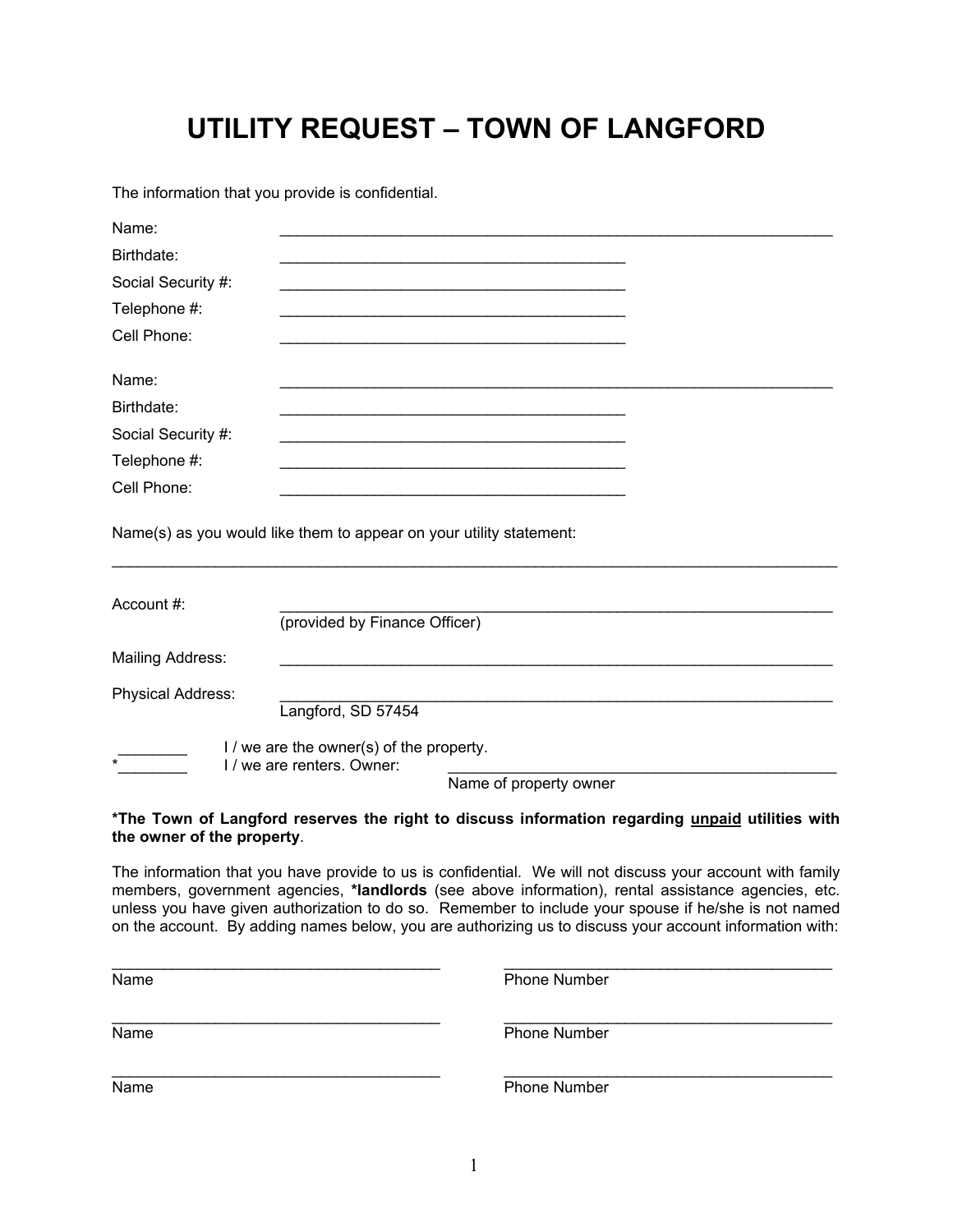| Do you own pets? |     |             |               |
|------------------|-----|-------------|---------------|
|                  | No  |             |               |
|                  | Yes |             |               |
|                  |     | Dogs:<br>1. | Type of Breed |
|                  |     | 2.          | Type of Breed |
|                  |     | Cats:<br>1. | How many?     |

The following information is requested. You are not required to furnish this information but are encouraged to do so. The law provides that we may neither discriminate on the basis of this information, nor on whether you choose to furnish it. However, if you choose not to furnish it, under Federal regulations we are required to note race and sex on the basis of visual observation or surname. If you do not wish to furnish the information, please check the box below.

I do not wish to provide this information.

| Ethnicity:                                | Race:                                                                     | Sex:           |
|-------------------------------------------|---------------------------------------------------------------------------|----------------|
| Hispanic<br>Non-Hispanic<br>$\sim$ $\sim$ | Native American<br>Asian<br>African American<br>White<br>Pacific Islander | Male<br>Female |
|                                           |                                                                           |                |

As a new resident to the Town of Langford, I hereby state that I have read and understand the information presented to me.

. . . . .

Resident: \_\_\_\_\_\_\_\_\_\_\_\_\_\_\_\_\_\_\_\_\_\_\_\_\_\_\_\_\_\_\_\_\_\_\_\_\_\_\_\_\_\_\_\_\_\_\_\_\_\_\_\_\_\_\_\_\_\_\_\_\_\_\_\_

 $Date:$ 

Finance Officer:

Date: \_\_\_\_\_\_\_\_\_\_\_\_\_\_\_\_\_\_\_\_\_\_\_\_\_\_\_\_\_\_\_\_\_\_\_\_\_\_\_\_\_\_\_\_\_\_\_\_\_\_\_\_\_\_\_\_\_\_\_\_\_\_\_\_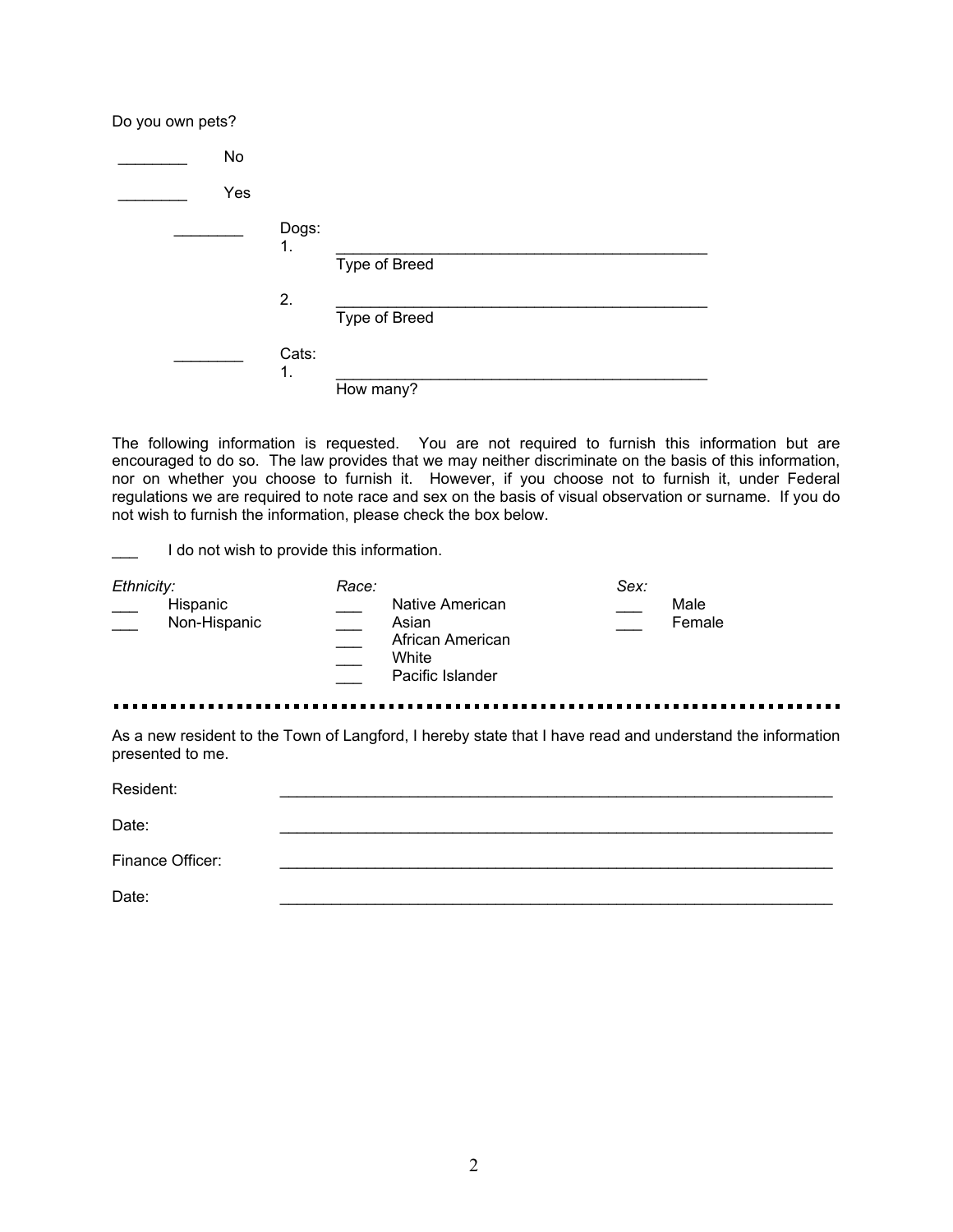## **Town of Langford**

P.O. Box 191

Langford, SD 57454 Phone 605.493.6610 / Fax 605.493.6627 The Town of Langford is an Equal Opportunity Provider

Orrie Jesz, President | Todd Sell, Trustee | Jordan Hupke, Trustee Kaitlin Stiegelmeier, Finance Officer Maintenance: Sean Kramer, Manager | Josh Helland, Assistant

# **WELCOME TO LANGFORD!**

Revised 01/05/2021

Your physical address is: \_\_\_\_\_\_\_\_\_\_\_\_\_\_\_\_\_\_\_\_\_\_\_\_\_\_\_\_\_\_\_\_\_\_\_\_\_\_\_\_\_, Langford, SD 57454

The Board of Trustees would like to inform you of the rates for utility billing in Langford. Current rates are as follows:

**ELECTRICAL** (subject to sales tax) RESIDENTIAL: COMMERCIAL: Base Charge: \$30.00 Base Charge: \$46.00 Plus \$0.096 per kwh Plus \$0.107 per kwh

**WATER** RESIDENTIAL: COMMERCIAL: Plus \$0.0045 per gallon

**WATER SURCHARGE #1**

Flat Fee: \$6.00 Flat Fee: \$6.00

### **WATER SURCHARGE #2**

Flat Fee: \$1.65 Flat Fee: \$1.65

#### **SEWER**

RESIDENTIAL: COMMERCIAL: Minimum Charge: \$28.00<br>After first 1,000 gallons: \$0.00225 After first 1,000 gallons: \$

## **SEWER SURCHARGE**

Base Charge: \$7.50 Base Charge: \$15.00

Minimum Charge: \$28.00 Minimum Charge: \$35.00<br>Plus \$0.0045 per gallon Plus \$0.0045 per gallon

RESIDENTIAL: COMMERCIAL:

COMMERCIAL:

After first 1,000 gallons: \$0.00225 After first 1,000 gallons: \$0.00225

COMMERCIAL: Plus \$0.003 per gallons of water usage Plus \$0.003 per gallons of water usage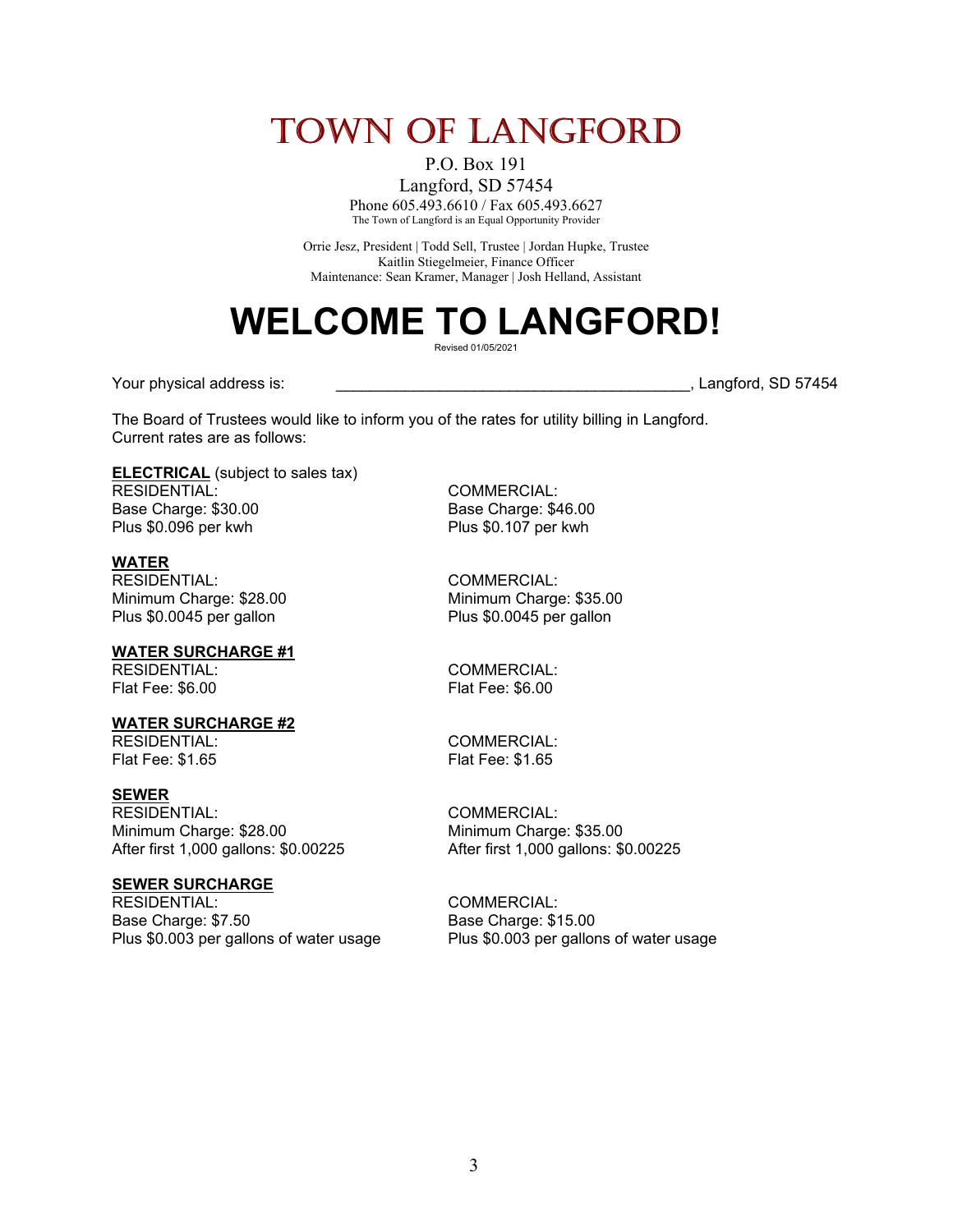#### **GARBAGE** (subject to sales tax)

Langford has curbside service. The residential rate is \$19.00 per month and commercial rates start at \$36.00. Garbage pick-up is scheduled for Tuesdays. The rubble site is available for wood and trees and there is a white goods pile. The rubble site is locked and keys are available from a Trustee or the Utility Manager. Your garbage will be inspected – unauthorized garbage will be declined and may not be deposited at the rubble site. The Shriners have set up a bin for aluminum cans and also have a space for batteries – located near the maintenance shop. This is a fundraiser for them.

#### **ACQUIRING UTILITIES**

#### **HOOK-UP FEES**

Ordinance 9-1-2 – When requesting utilities, hook-up fees must be paid to the Town of Langford in an amount set by resolution of the Town Board and on file with the Finance Officer. Fees must be paid prior to usage of utility service. (Current hook-up fees are \$30.00 for water meter and \$30.00 for electric meter, for a total hook-up fee of \$60.00.)

#### **DEPOSIT FEES**

Ordinance 9-1-3 – When requesting utilities, a deposit of \$200.00 is required for property owners and renters. The deposit will be retained until utility services are no longer required.

Note that it is our policy to refund the security deposit to the account holder(s) regardless of who paid the fee on behalf of the account holder(s); and that in the event a check for payment on the account has not *yet cleared the banking institution, the Town of Langford will hold remaining security deposit fees until payment has cleared.*

**Regarding Rental Properties – The Town of Langford reserves the right to discuss information regarding unpaid utilities with the owner of the property**. The information that you provide to us is confidential. We will not discuss your account with family members, government agencies, \*landlords (see exception above), rental assistance agencies, etc., unless you have given authorization to do so.

#### **PAYMENT OF UTILITIES – RECONNECT FEES**

Meters are read on or around the 20<sup>th</sup> of each month. Monthly statements are mailed on or around the 25<sup>th</sup> of each month. Please return the right portion of the bill to assure that your account will receive proper credit. Payment is made at the City Finance Office. There is a drop box beside the door for your convenience. Please do not deposit cash into the drop box. Utility payments are due by 5:00pm on the 10<sup>th</sup> of each month. If not paid by that time, a \$10.00 late fee is assessed to your account, and a notice is mailed to you. If you have not paid the account in full, including the late fee, by the 20<sup>th</sup> of the month, services will be disconnected. Services will be reconnected only when the entire account is paid in full, along with reconnect fees of \$50.00 (\$25.00 water meter and \$25.00 electric meter).

Utility payment schedule example:

your meter is read on January 20<sup>th</sup> – your bill is sent on January 25<sup>th</sup> – payment is due on February 10<sup>th</sup> – if unpaid, a late fee is assessed on February 10 $^{\rm th}$  – if unpaid by February 20<sup>th</sup>, services are disconnected

We also want you to be aware that the fee for a check that is returned for non-sufficient funds is \$40.00. Accounts are then placed on a "cash only" basis.